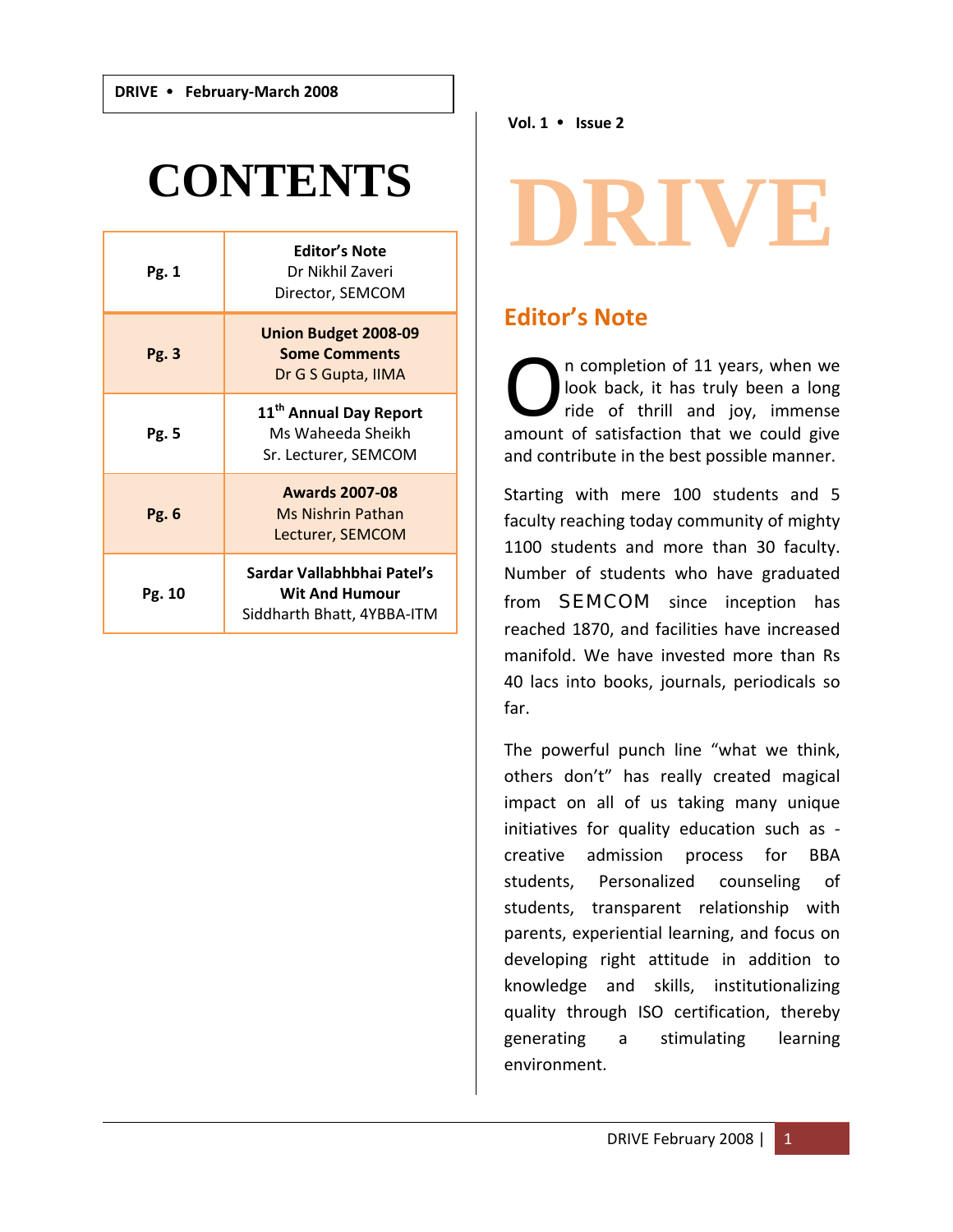We, together, have been able to encourage our students to give their best of the performance, not only in academics, but also other aspects of life. So far, our students have secured 14 Gold Medals at various programs of study at the University examinations. 6 times the college has remained Champion – first and second at the University Youth Festival, number of times Champion at the Sports at the University level, number of times our students have shown their sensitivity towards society in critical times.

We carry the honour of being the first college of this campus having the web site in the year 1999, the first college of Gujarat receiving ISO certification, the first college in the Western parts of India coming out with BBA (Hons) in Information Technology Management, the first college of India coming out with Master's in E‐Commerce and E‐Business, the first college of Asia creating on‐line cyber law clinic. And, today, we are creating a history taking this annual Day celebration LIVE on the internet. These are some of the milestones which have made **SEMCOM** DISTINCT from others.

Our students are charged with a fire to do something great, unique in their life, and we, the faculty, have emerged to be more of mentors and facilitators than merely teachers.

The college has accolades from many sections of the society, but truly epitomized by our own H'ble Chief Minister Shri Narendra Modi – "SEMCOM – the institution developed and managed by Charutar Vidya Mandal, through innovation, has face‐lifted the concept of education and within a short span, has become a known institution for the meaningful learning in the region."

This has been possible due to the result of patience, perseverance, and passion driven by a mantra called "pursuit of Excellence" – the mantra given by our H'ble Chairman sir who ignites our minds to give best of us to our students, both in terms of imparting education and enriching their experience. His confidence in us, his continuous guidance have enabled us to realize that opportunities are limitless, where faculty can take up challenges without fears and students bring out their potentials without tears.

We promise to continue to grow with the same spirit in the coming years and make the college a springboard for our students' progress, and prosperity.

**Dr Nikhil Zaveri**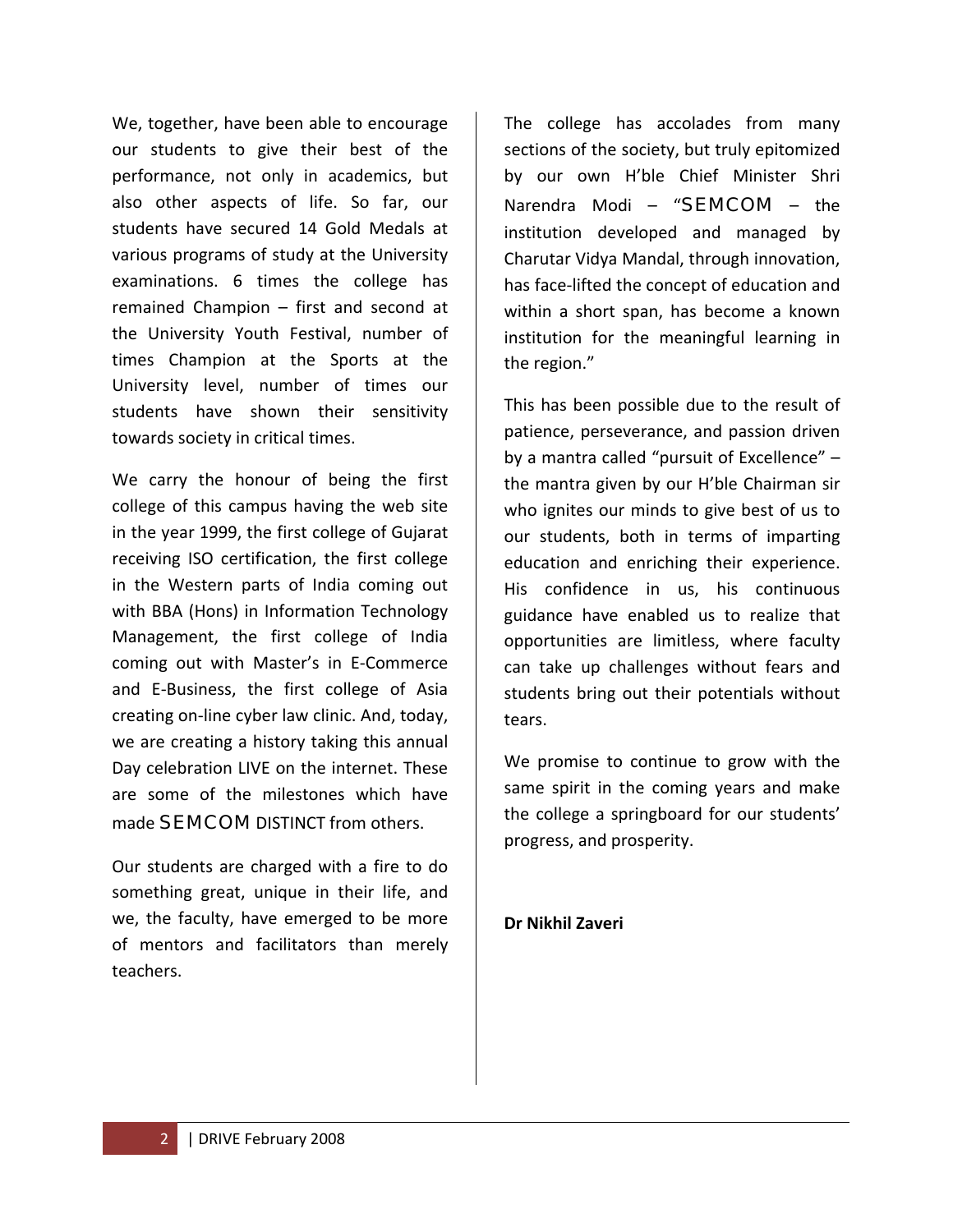## **Union Budget 2008‐09:**

#### **Some Comments**



**Dr G S Gupta IIM, Ahmedabad**

- 1. Indian economy is on a high growth path of over 8 per cent since 2003‐04 and the budget 2008‐09 is in the right perspective. Its emphasis on inclusive growth and merit goods (education and health) is well founded. Proposal for establishing more IITs and Central Universities is very encouraging.
- 2. Performance of agriculture has been fluctuating and weak. Accordingly, the budget's initiative to raise the investment rate in this sector so as to enhance its relative contribution to GDP is welcome.
- 3. The inclusive growth impetus requires helping farmers, as all other financially weaker sections of the society. However, waiving of bank loans for all farmers (full for marginal and small, and partial for others) does not appear to be a sound policy. This is for three reasons:
- (a) Waivers are often followed by future loans and subsequent defaults, as people get used to such free gifts.
- (b) There is no income tax on agricultural income and a part of the farmers' loans have been used for personal expenditures, such as marriages and other social celebrations. Rebate of 25 per cent on return of 75 per cent of debts to even large farmers is certainly unwarranted.
- (c) Farmers in rural areas hardly have access to bank loans and thus they borrow from money lenders at exorbitant rates. They are the marginal and small farmers, and often in distress, and yet they are left uncovered in thus waiver scheme.

Finance Minister could have come out with some innovative idea to assist weak farmers.

4. It is heartening to note that the various deficits are on the lower trend, albeit the unaccounted oil, food and fertilizer bonds. However, we are still deviating from the FRBM (Fiscal Responsibility and Budget Management) Act. It is true that economists, unlike the accountants, do not insist on budget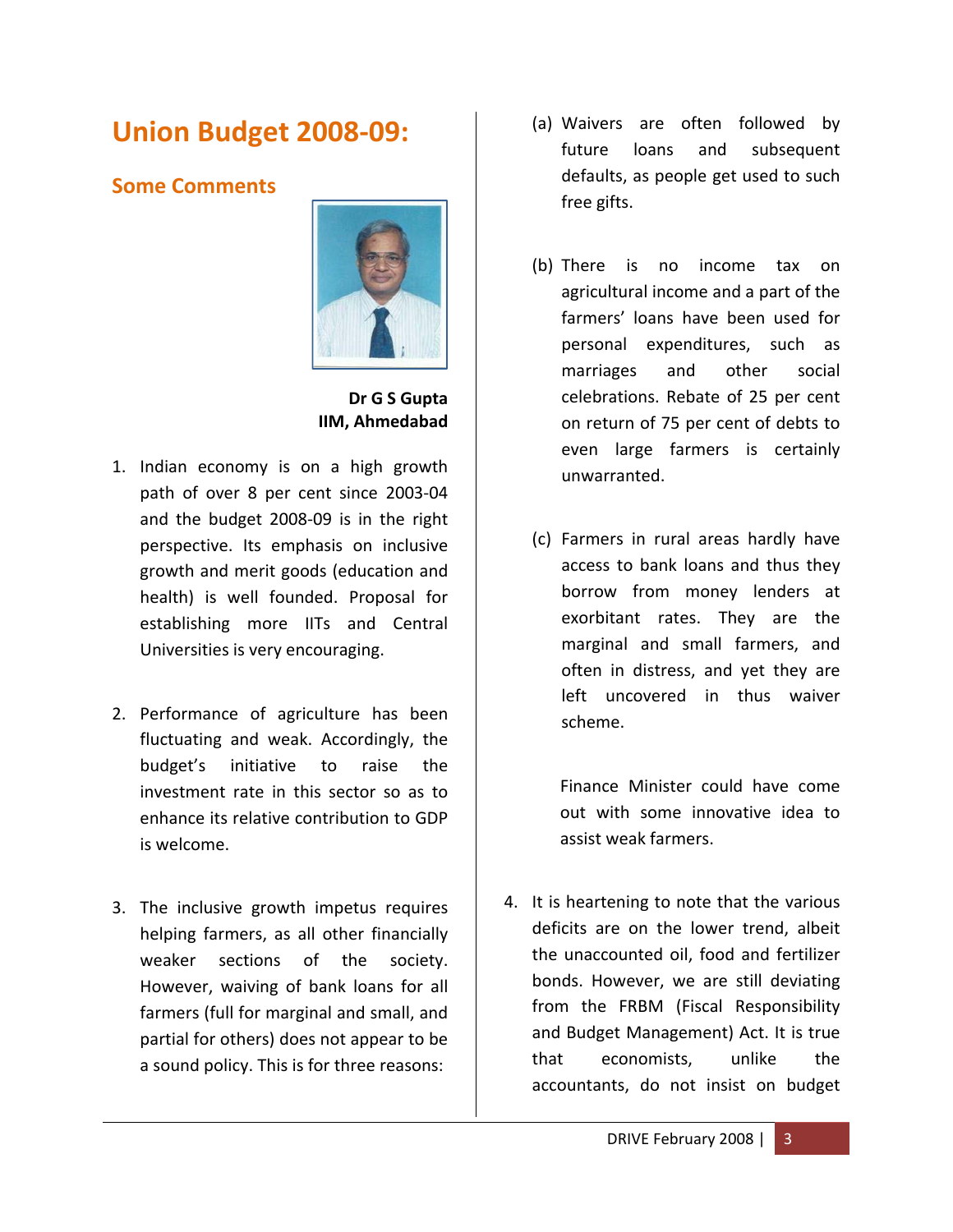balancing on yearly basis but we still believe in inter‐temporal government budget constraint, popularly known as fiscal sustainability, and the FRBM is to honour that constraint. In spite of booming tax proceeds, the budget has failed to do away with the revenue deficit.

- 5. In the quest to adhere to the FRBM Act, the Finance Minister is trying to control the government expenditures. This is fine. However, the axe is on the wrong side as it falls more on the capital expenditure than on the revenue expenditure. This is seen in the data which suggest that the share of capital expenditure in total expenditure has gone down from 22.8 per cent in 2004‐ 05 to 17. 0 per cent in revised estimates 2007‐08 and to 12.4 per cent in Budget estimates 2008‐09. It is good to note that the share of the plan expenditure is on rise.
- 6. The increase in the tax‐GDP ratio and the reduction in most tax rates are noteworthy achievements of the UPA government. This would motivate people and firms to work longer, harder and smartly which is the need of this country. However, it is hard to believe that direct tax proposals are revenue neutral. The fear is more due to the impending recession in USA and the fate of our stock market in recent weeks.

In conclusion, the budget is good and we hope the Finance Minister is able to meet his commitments to farmers and other weaker sections of the society, achieve his numbers with regard to fiscal and revenue deficits, and impress the voters to give another term to the UPA government.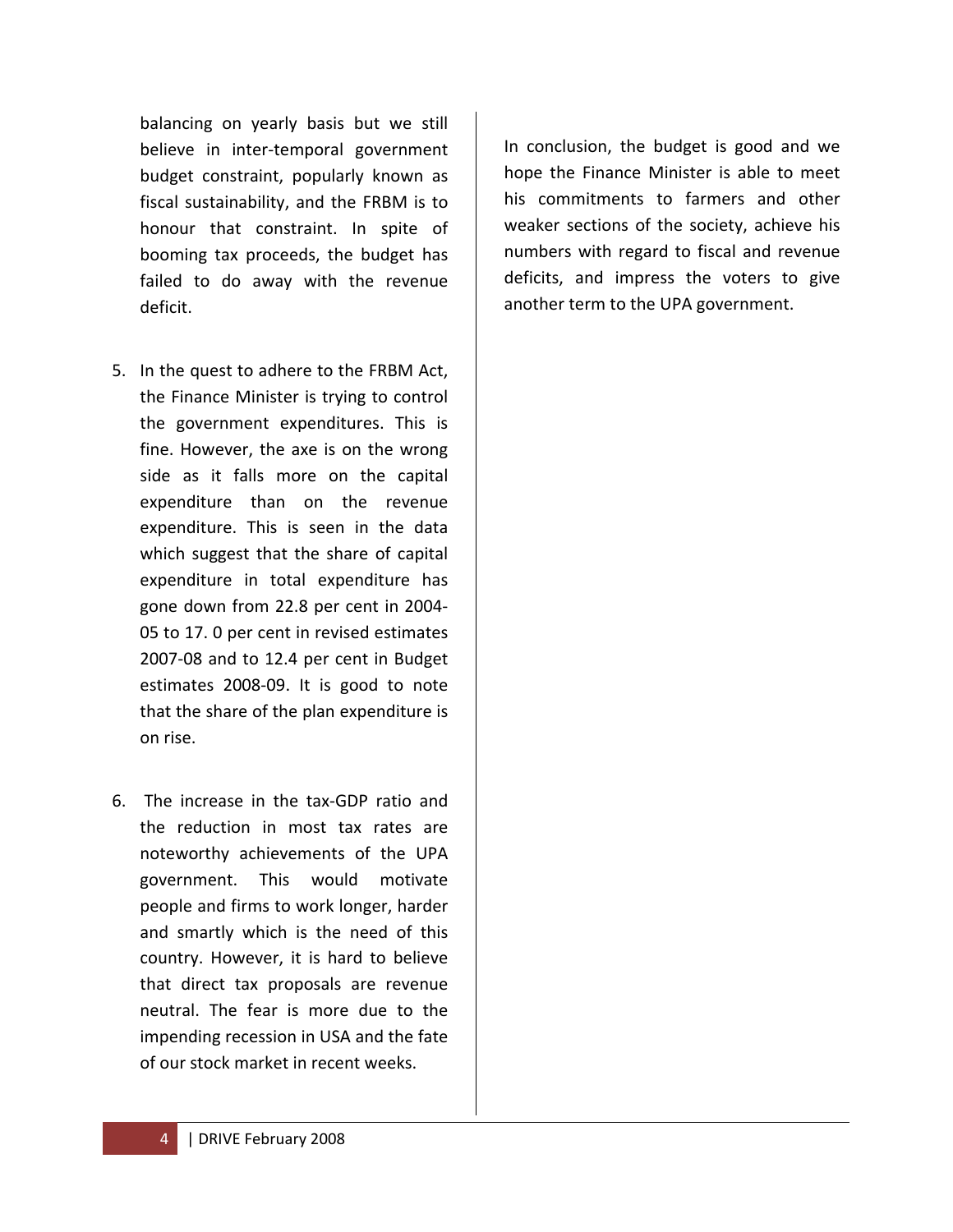## **11th Annual Day Report:**

Throughout the academic year SEMCOM takes strenuous efforts in pursuance of academic excellence and in achieving the desired result ultimately. But at the same time it is well aware of the fact that working without any break makes life monotonous and tedious thereby affecting the end result. So every now and then it takes the required break to relax, rejuvenate and renew its strength and energy and to critically analyze its achievements and performances. There must be a special moment/occasion to savor/relish all these at one place and at a particular time.

The Annual Day held on February 4, 2008 was that grand, unforgettable and the most cherished event. It was celebrated with pomp and grandeur. An atmosphere of exultation and exhilaration infused the campus. The vibrant, solemn and buoyant atmosphere was infectious and tangible.

The Chief Guest for the memorable occasion was Swami Anubhavananda, the founder of Sat Bhavana Trust. His speech was inspirational and enlightening, warming many towards his conception of life and his attitude towards the highly competitive world. His suave and witty address filled the audience with a new release of life and energy. The way he delivered his philosophy on leadership and management was a stunning revelation of what a man under of garb of simplicity can achieve and contribute with his gift of the gab.

Principal, Dr. Nikhil Zaveri, presented the report on academic, placement and other developmental activities in the college. The college achieved a result of 97% average in all streams.

Four students got university gold medals in various disciplines. The college had won championships at sports tournaments and Youth Festival (among 52 colleges). The Vice President of Students' Council Mr. Rajesh Modi gave a report of the different activities held during the academic year 2007 – 2008 in the college.

**SEMCOM** acts as a foster parent towards its students and as a true parent takes immense pride and joy in acknowledging the potentials and accomplishments of its children. Knowing full well that bounteous God and magnanimous nature have bestowed man with a vast pool of talents and skills, **SEMCOM** provides the students with the best opportunities which bring to surface the potentials of the students. And in due recognition of their accomplishment it gives away prizes and awards. These prizes and awards boost the morale of the students thereby edging them to do their best. The deserving students were motivated with prizes and awards and they felt privileged and blessed to receive them from the Chief Guest, Swami Anubhavananda and the Chairman, Dr C L Patel.

> **Ms Waheeda Sheikh Sr. Lecturer,** SEMCOM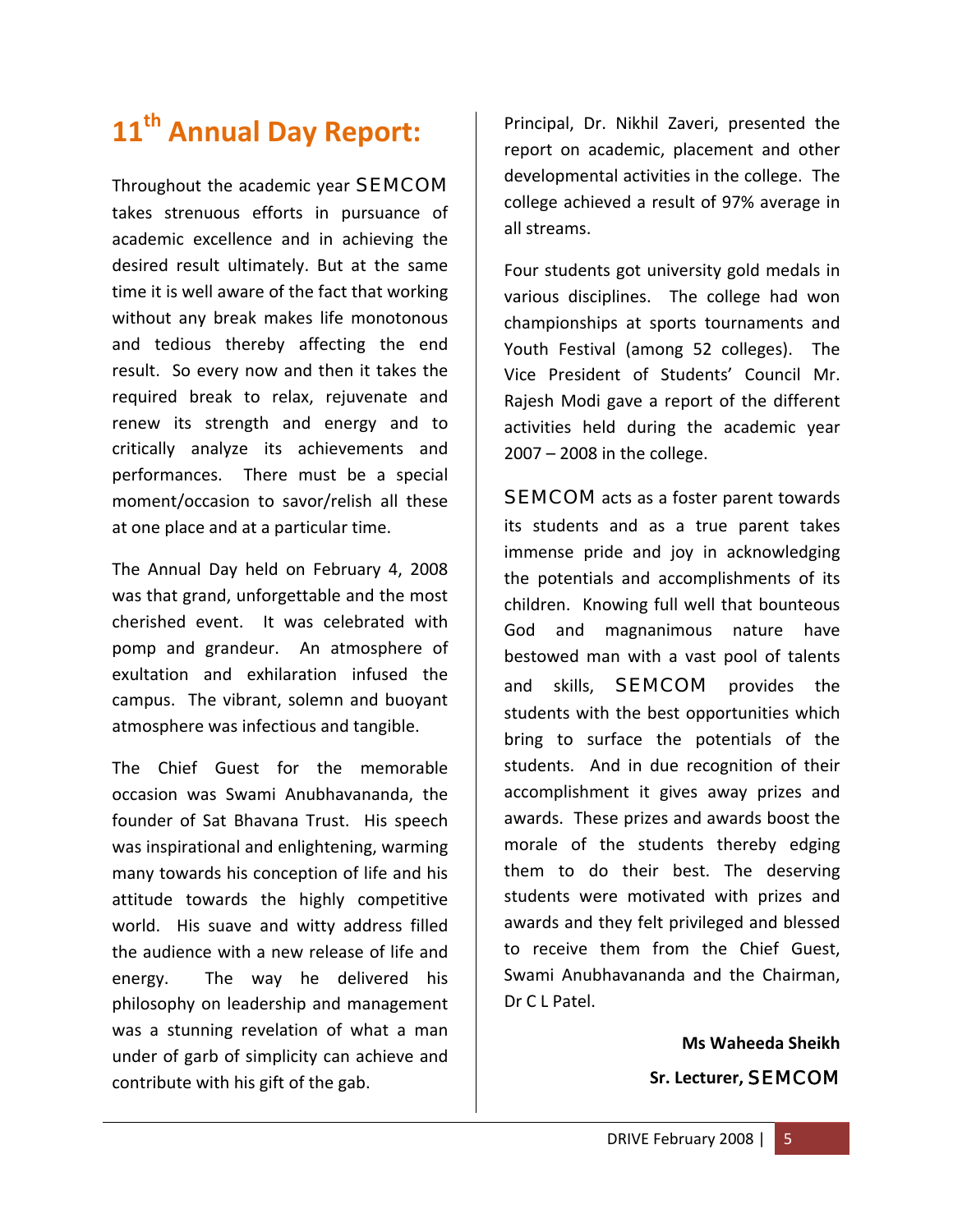## **Awards 2007‐08:**

**SEMCOM** always serves as a launching pad from students take off for a better living and bright and promising career. Man with the help of his inherent talents and skills invested in him by God and nature strives to progress himself and that of the society wherein he lives thereby making the world a better place to live in. But every now and then opportunities must be provided to enable these latent talents to surface and when they are brought to limelight it is only right that due recognition, applause and commendation be given. SEMCOM takes pride in letting the world know that it provides students with the best opportunities which will help them to articulate their feelings, opinions and conceptions in the best possible way.

During the academic year 2007 – 2008 **SEMCOM** has achieved great things and attained great heights. Students of **SEMCOM** have taken tremendous efforts to excel in various fields thus bringing glory and honour to their parents, themselves and ultimately to the college. Such students are the shining/twinkling precious gems in the royal diadem of the college. SEMCOM takes immense pleasure in honouring these students for their unfathomable contribution and achievement. The prizes and awards will not only encourage them to do better still b but also inspire other students to achieve and attain the same.

**SEMCOM** teems with such brilliant students.

#### **1. SHINING STARS**

There are students who like the bright morning star outshine others by their distinct endeavours. By their achievements they dispel darkness to usher in an era of enlightenment and academic awakening.

- 1. Nishit Patel
- 2. Neal Patel
- 3. Priyanka Pamnani
- 4. Sunita Das
- 5. Kumpal Devdhara
- 6. Gayatri Vichare
- 7. Giriraj Patel
- 8. Hursh Patel

#### **2. SCROLL OF HONOUR**

Each nation has its own history wherein is written the heroic deeds of its great men. **SEMCOM** has its own unique chronicle and it is only too proud to boast of its magnificent existence so far and see it expand day by day. It has its own students who by their outstanding performance are worthy to be etched in the annals of the college.

- 1. Mahim Chauhan
- 2. Rahul Rathi
- 3. Ajay Meghani
- 4. Jaydev Ardeshna
- 5. Ankita Mishra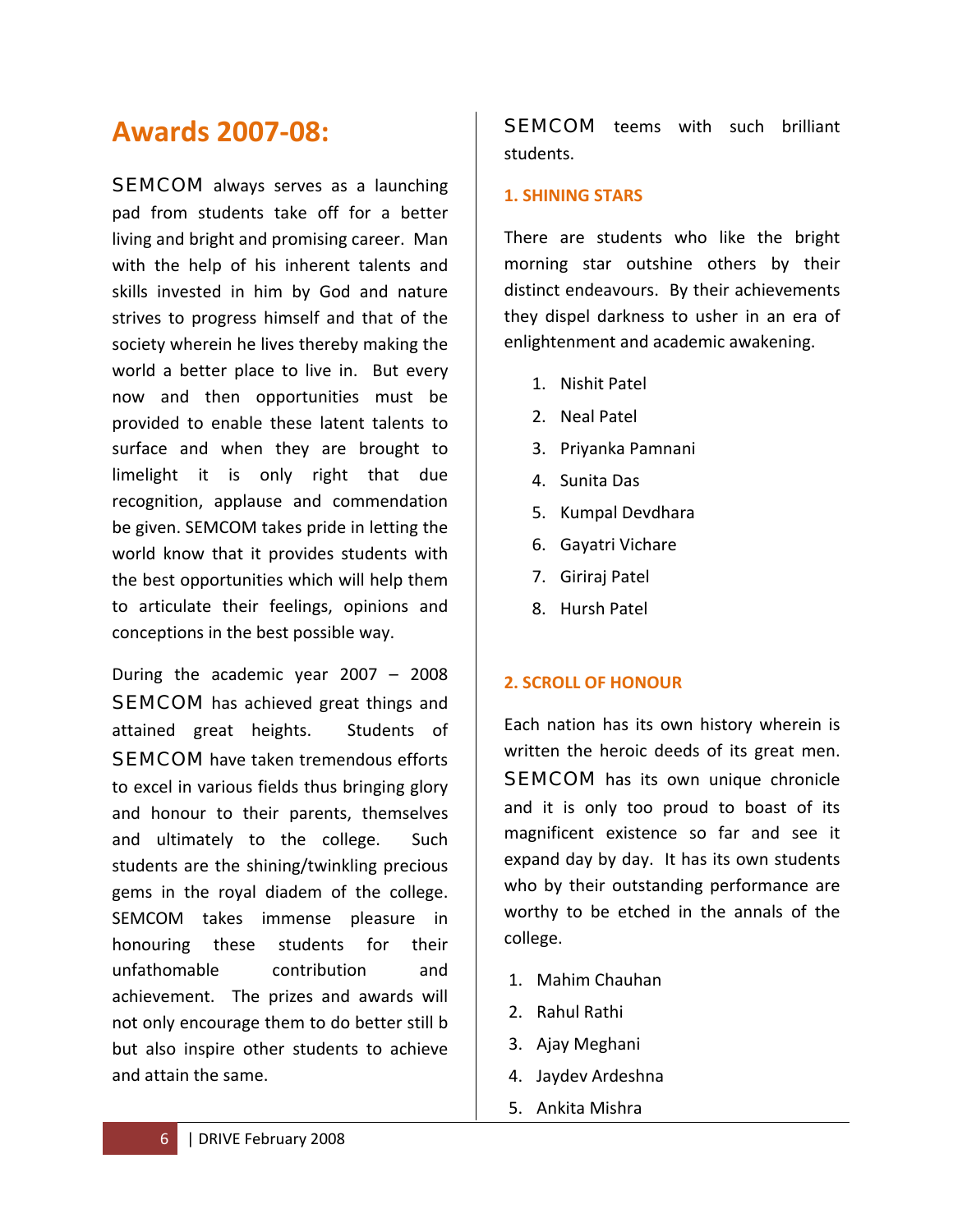- 6. Atit Shah
- 7. Kinjal Bagadia
- 8. Pradeep Patel
- 9. Nikunj Patel
- 10. Mulraj Jadeja
- 11. Vimal Sadiwala
- 12. Brijesh Patel
- 13. Sukruti Bhatt
- 14. R. Gitanjali
- 15. Rishikesh
- 16. Jaysh Boricha

#### **3. JEWELS OF** SEMCOM **(Students)**

A crown is made more valuable and beautiful by different precious gems of different values and significance. There are students who like the different valuable gems adorn the royal tapestry of SEMCOM.

- 1. Maulik Dhakan
- 2. Swati Goswani
- 3. Rahul Bhatnagar
- 4. Niraj Purohit
- 5. Arpit Goyal
- 6. Kushal Dalal
- 7. Charmi Patel
- 8. Hiral Patel
- 9. Bency Babu
- 10. Keyur Patel
- 11. Ashish Jain (MEb)
- 12. Nilkanth Dave (MEb)
- 13. Pankaj Yadav (MEb)

#### 14. Nividh Jain (MEb)

#### **4. GRANDMASTER OF SEMCOM**

**SEMCOM** has its own vast pool of talents. When India is proud of its Grandmaster, Viswanath Anand, **SEMCOM** is also proud of its Grandmaster Druvrajsingh Zhala who has brought many laurels to the college having participated in various competitions.

#### **5. SOCIAL SENSITIVITY AWARD**

SEMCOM believes in all round personality development. Even while imparting academic excellence to its students it does not forget its most important obligation which is service to its society and mankind. It nurtures and instills the same in its students.

Bhavik Patel (MeB‐I) was given Social Sensitivity Award for his extraordinary concern for society and mankind.

#### **6. ORATOR OF THE DECADE**

The world has witnessed the toppling of kingdoms and empires and the culprits brought to justice by the fiery speeches of great men. SEMCOM takes great delight in honouring Siddharth Bhatt with the Orator of the Decade award for having represented the college in various competitions thereby bringing glory and recognition for the college.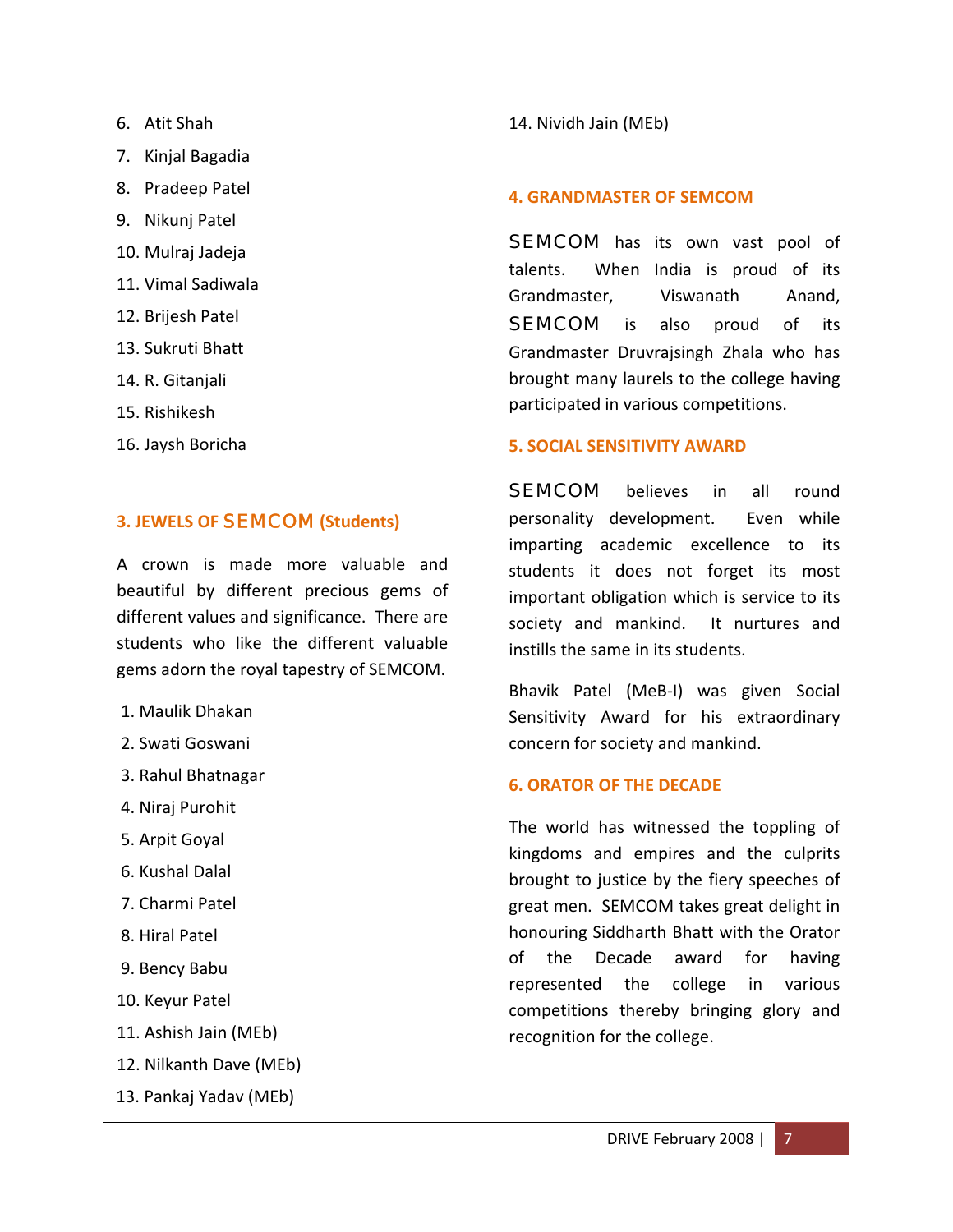#### **7. ACHIEVEMENT AWARD**

Students bubble with life, enthusiasm and energy. The energy must be properly channelized and compartmentalized. Keeping this is mind it organizes different activities to make full use of its resource. It does not stop here. It takes efforts to acknowledge the talents of students in various fields. SEMCOM is happy to award Nitesh Adeshra (Male) and Mudra Patel (Female) with Achievement Award for their active participation and achievements in different fields.

#### **8. BEST STUDENT AWARD**

Valay Patel (TYBCA – Male) and Ankita Parikh (TYBCA – Female); Shivani Maheswari (TYBCOM – Female) were given the Best Student Award for their active participation in various activities and for their unequalled and noteworthy performance and contribution.

#### **9. OUTSTANDING PERSONALILTY OF SEMCOM**

SEMCOM aims at all round personality development. It desires to see its students being well informed, equipped and accomplished in all fields. It likes to honour students who strive towards this goal. Digna Patel (TYBBA) and Arti Amin (TYBCOM) were given this award for their exceptional attitude towards betterment of themselves and college.

#### **10. SCROLL OF HONOURS (Parents)**

It is an undeniable fact parents play a major role in the development and progress of their children. Their duty does not end in enrolling their children in the best schools and colleges. In fact their role begins only after getting their children admitted into the best schools and colleges. Parents who realilse their duties and obligations are very valuable to the smooth functioning of the college.

- 1. Dipak Mehta
- 2. Kanubhai Patel
- 3. Siddharth Patel
- 4. H. V. Patel

#### **11. ENLIGHTENED PARENTS AWARD**

Dr. Pradeep R Patel and Mrs & Mr Dinesh Patel (Parents of Mudra) were honoured with Enlightened Parents Award for having quite well their implication, duty and obligation as parents.

#### **12. ENLIGHTENED PATRON OF** SEMCOM

No man is an island. Similarly, no institute can run/function smoothly without any external aid. It constantly needs the unfailing help and support of people who will render their service without any inhibition and expecting nothing in return. **SEMCOM** is very grateful to Mr Mehul Patel, Sanket Sales, Anand, for his patronage and likes to felicitate him with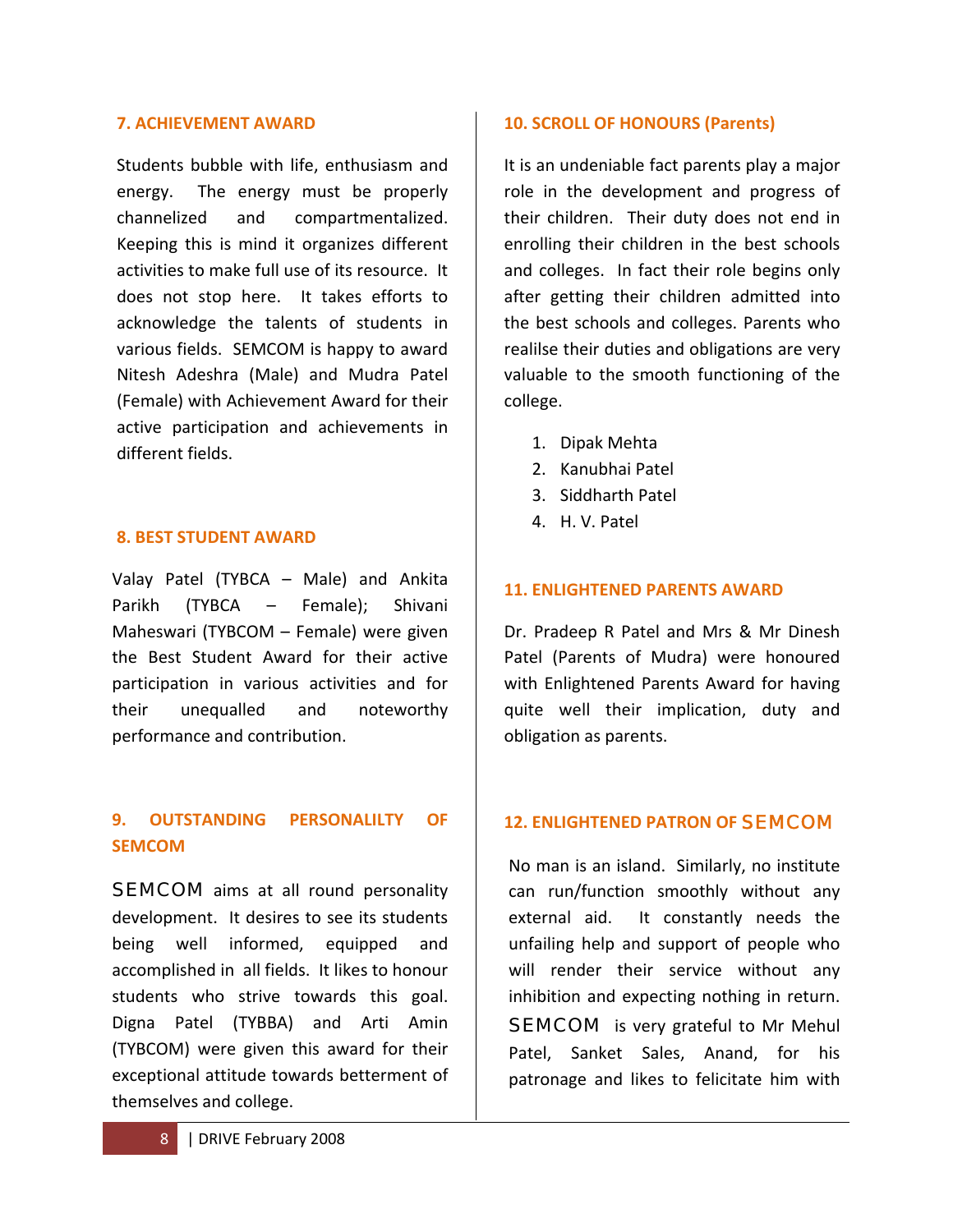the Enlightened Patron of **SEMCOM** award.

#### **13. ELECON CHALLENGER AWARD**

Elecon group of companies have been sponsoring aids to deserving students excelling in studies in spite of their economical and social constraints. Rohan Buch (FYBCOM – Male) and Anushri Uniyal (SYBBA – Female) were given this award for their outstanding academic performance. Each was given a laptop.

#### **14. ENLIGHTENED ALUMNI OF** SEMCOM

Very few people remember with gratitude what their institutes have contributed to the betterment of their lives. Two such people are Ketav Patel and Rushabh Patel. They were our former students who render their valuable and indispensable service to the college and have not forgotten that their roots are still in **SEMCOM** and have forgotten the people who played immeasurable roles in their lives by grooming them for a bright and successful life. These students were given the Enlightened Alumni of SEMCOM award.

#### **15. EXCELSIOR OF** SEMCOM

Two of SEMCOM alumni were awarded with SEMCOM Excelsior Award for their outstanding and noteworthy achievement in their workplaces within a very short span of time. Ms. Nikita Kaul who was recognized by The Times of India group as an "emerging young Indian woman" in March 2008, was one of them. The award was given in recognition of her social sensitiveness and concerns for the needy and poor people for whom she works through SEVA Trust, Ahmedabad. Mr. Priyang Patel, Vice President, Operation and Revenue Generation at PanaMax Co. Ltd, was given this award for his exceptional contribution and achievement.

#### **18.** SEMCOM**'S OUTSTANDING ENTREPRENEUR OF THE YEAR AWARD**

Students of **SEMCOM** do not fail to carry out with them what they acquired during their years of study. Rather they carry the torch of learning thereby letting the whole world know of their accumulation of knowledge and when confronted and challenged they know how to convert their knowledge to wisdom. They like the lighthouse shine brightly and excel in whatever they undertake. Ms. Bansari Patel was given this award for her excellence in entrepreneurship and for her noteworthy profit making achievement with TATA Indicom Services.

> **Ms Nishrin Pathan Lecturer,** SEMCOM